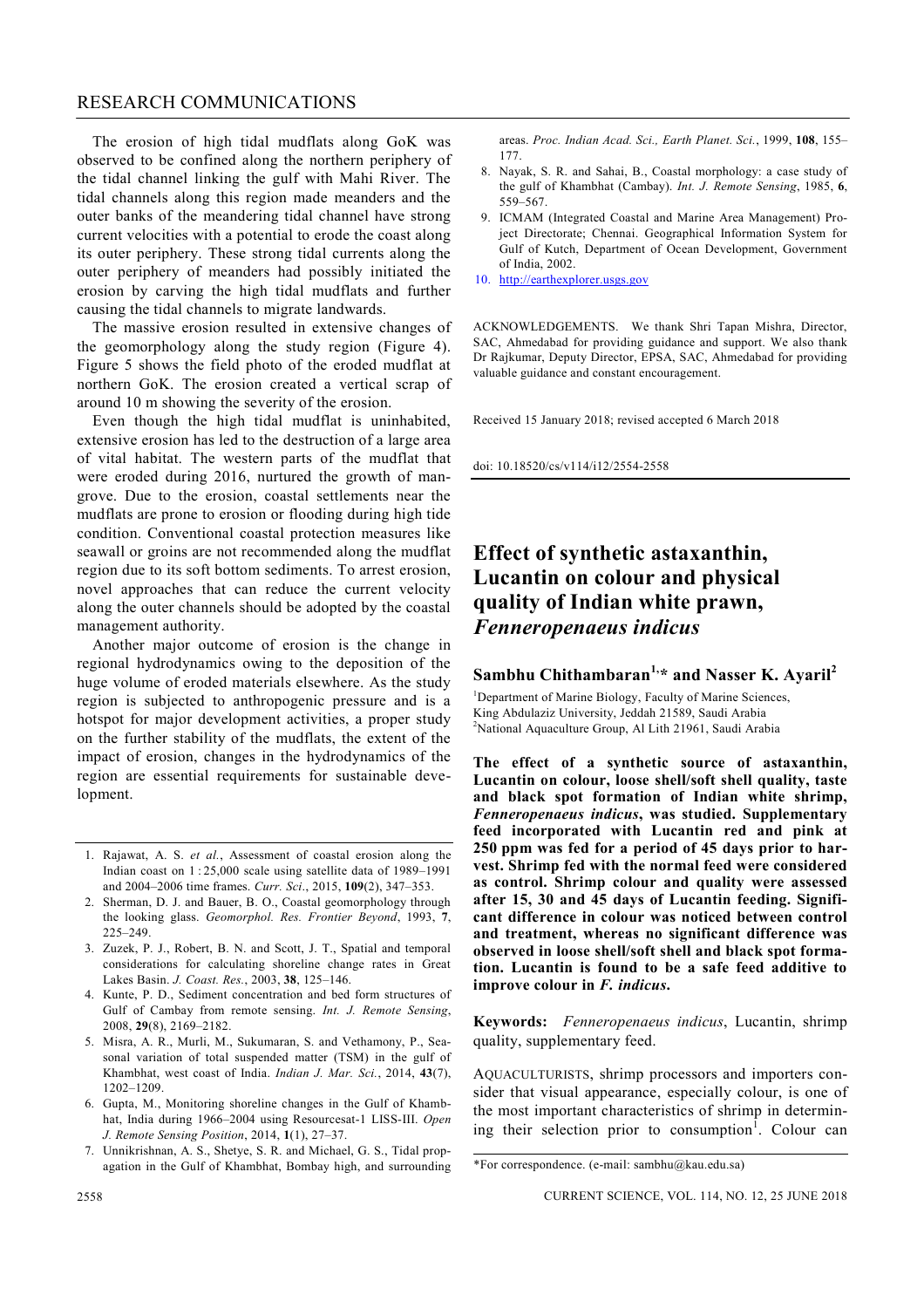| Shrimp qaulity after Lucantin feeding<br>Table 1. |                |                |                |                |                |                |
|---------------------------------------------------|----------------|----------------|----------------|----------------|----------------|----------------|
|                                                   | Control        |                |                | Treatment      |                |                |
|                                                   | Days           |                |                | Days           |                |                |
| Parameters                                        | 15             | 30             | 45             | 15             | 30             | 45             |
| Colour (fresh shrimp) $*$                         | $2.2 \pm 0.3$  | $2.4 + 0.4$    | $2.5 \pm 0.7$  | $2.4 + 0.4$    | $3.6 \pm 0.6$  | $4.2 \pm 0.4$  |
| Colour (cooked shrimp)*                           | $2.3 \pm 0.1$  | $2.3 \pm 0.2$  | $2.2 \pm 0.6$  | $2.3 \pm 0.4$  | $3.8 \pm 0.5$  | $4.4 \pm 0.2$  |
| Loose shell $(\%)^{NS}$                           | $14.1 + 1.1$   | $10.3 + 2.0$   | $14.2 + 2.1$   | $13.1 + 2.1$   | $12.0 \pm 2.4$ | $13.3 + 1.8$   |
| Soft shell $(\%)^{NS}$                            | $18.0 + 2.2$   | $20.2 + 2.1$   | $12.1 + 2.4$   | $17.3 + 2.3$   | $19.0 \pm 1.5$ | $11.4 + 1.2$   |
| Hard shell $(\%)^{NS}$                            | $68.4 \pm 2.8$ | $70.4 \pm 3.2$ | $74.6 \pm 3.1$ | $70.2 \pm 4.1$ | $70.0 \pm 3.3$ | $75.4 \pm 4.2$ |
| Taste <sup>NS</sup>                               | $2.7 + 0.4$    | $3.2 + 0.3$    | $3.4 + 0.4$    | $2.8 \pm 0.3$  | $3.3 + 0.5$    | $3.3 \pm 0.7$  |

 $*P < 0.01$ ;  $^{NS}P > 0.01$  (*n* = 100).

Grade score: 1, Bland; 2, Moderate; 3, Good; 4, Very Good and 5, Excellent.



**Figure 1.** Black spot formation on (*a*) fresh shrimp; (*b*) frozen (one month) shrimp.

significantly impact the price of shrimp, with darker red and bright coloured shrimp preferred in a number of global markets<sup>2,3</sup>. Astaxanthin is a carotenoid pigment found naturally in micro algae and krill plays a significant role in colour development in shrimp<sup>4,5</sup>. Studies have shown that astaxanthin content of penaeids can be increased through supplementary food containing different carotenoids<sup>3,6</sup>. It acts not only as a colouring agent, but also as antioxidant to develop immunity in shrimp<sup>7,8</sup>. Many commercially available synthetic substances are used as exogenic colouring pigments for aquatic animals<sup>6</sup>. Lucantin (BASF, Germany) is a synthetic source of astaxanthin used in aquaculture sector to improve colour of shrimp and fish. Considering the importance of astaxanthin in colour development, a study was conducted to evaluate the efficiency of Lucantin (synthetic Astaxanthin) on colour and physical quality of Indian white prawn, *Fenneropenaeus indicus*, an ideal candidate species for coastal aquaculture.

Semi-extensive culture experiment was conducted in earthen ponds (1 ha) at the National Aquaculture Group (NAQUA), Al Lith, Saudi Arabia for a period of 105 days. The study had control and treatment groups and they were triplicated. After pond preparation and water culture, post larvae of uniform size (PL20) were stocked at the rate of 30  $\text{pcs/m}^2$  in each pond and reared by feed-

CURRENT SCIENCE, VOL. 114, NO. 12, 25 JUNE 2018 2559

ing a supplementary pellet feed having 35% protein in the diet (NAQUA shrimp feed). Lucantin pink and red (BASF, Germany) was incorporated in the feed at 250 ppm each and fed to the shrimp for 45 days from DOC (days of culture) 60 onwards. Ponds provided with standard feed were considered as control, whereas ponds with the feed containing Lucantin were designated as treatment.

Feeding and rearing were done according to the standard operating procedure of the farm. Quality check for colour, loose shell/soft shell, taste and black spot formation of control and treatment shrimp was done from 15, 30 and 45 days of Lucantin feeding. Upon harvest, samples were collected and processed by semi-intensive quick freezing (SIQF) method for shrimp quality evaluation after one month of cold storage. Shrimp quality test (colour of fresh and cooked shrimp, soft/loose shell and taste) was done by a panel of experts (10 members) based on a grade score. For the observation of black spot formation, shrimp samples were processed by treating with sodium metabisulphite (5 ppm) in the NAQUA (Jeddah) processing plant. After processing, samples were kept in cold storage  $(-20^{\circ}C)$  for one month. Black spot observation was carried out at the end of 1, 3, 6 and 12 h of exposure at room temperature  $(22^{\circ}C)$ . One-way analysis of variance (ANOVA) was employed to find the statistical